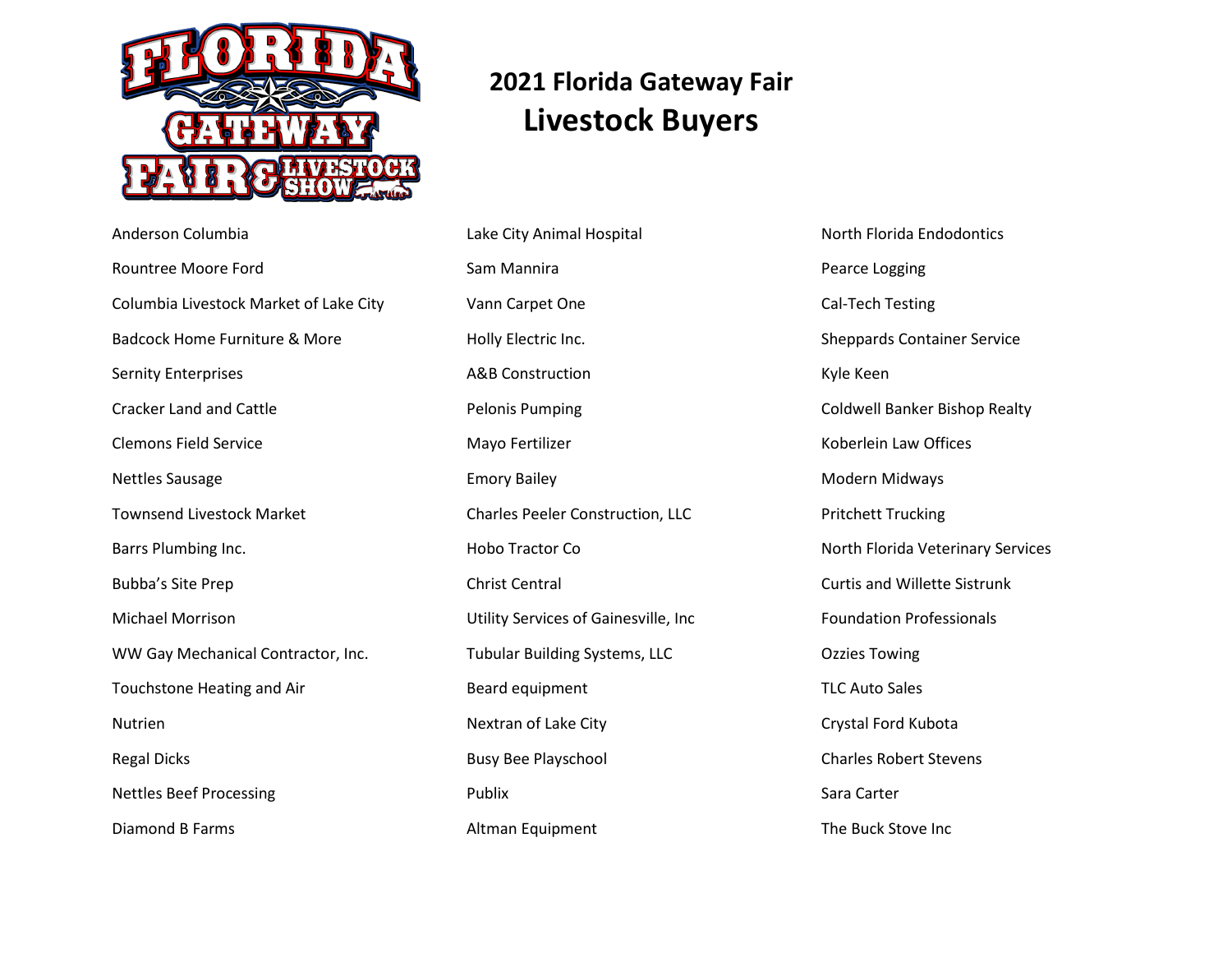

Trent Giebeig Construction

Adam Elliott

Curtis Dudgeon

Ag-Pro Lake City

Crawford Farms

Millennium Bank

Friends of Wyatt Willis

EPI Painting

U-Bet, Inc

Action Signs

Steven Stone

Dales Excavation

Hunter Peeler

Guy & Sara Messer

Take 2 Investments

Graham and Sons Electric

Ryan Beville Electric

**JSCSI** 

# **2021 Florida Gateway Fair Livestock Buyers**

Utility Trucks & Equipment Giebeig Family Medicine Walter Hutto North Florida Glass Thomas Hardware and Grocery Bryan Zecher Construction Missy Zecher- Remax Professionals I C Terry Farms Inc Charles Custom Memorials Dylan Adams Price Rite Enterprise Woodmen Life Evertt Phillips Plumb Level Construction CO LLC The Store/Precision Chemicals I C Constrction Arcadia Stockyard Ocala Stockyard Co LLC

Okeechobee Livestock Market Inc Thomasville Stockyard Cattlemens Livestock Auction Market, INC Glenns Floor Care Coronado Feeders Byrd's Power Equipment Drummond Bank Joey and Sonya Anderson Organic Matters Belflower AP TRAILERS Bit Cattle and Horses Allison Ag Insurance/Amanda Allison Walker Chris and Liza Williams Shotwell Investigative Consulting Services Deese Automotive D & S Lighting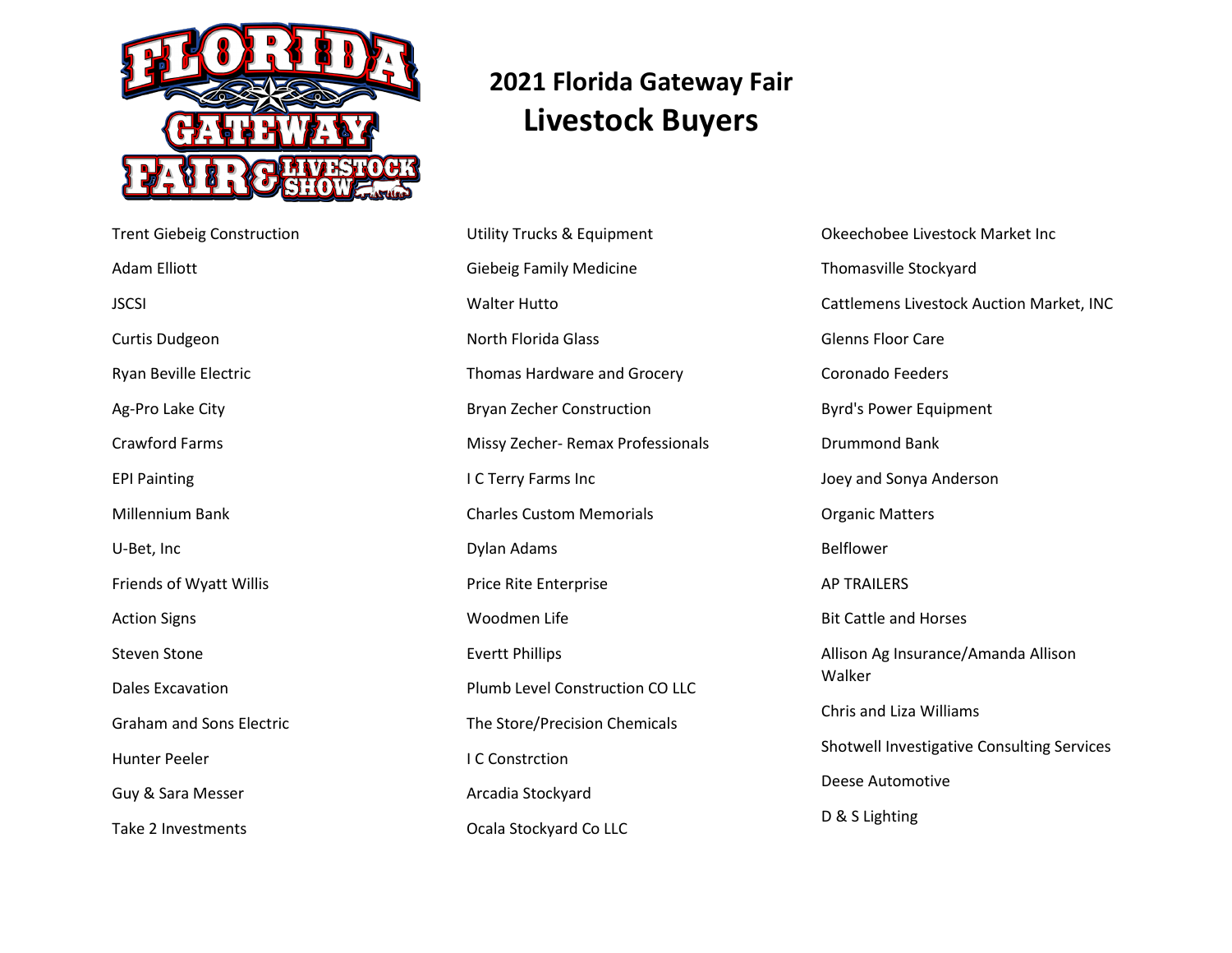

#### Shade Timber Weekleys Equine Service John Sparks Fred Vining Austin Barber Farrier Service Keith Hudson Fiberglass BW FARMS Towsend Custom Service Terry Parker Hayes Sandridge Cattle Ridgepoint Design Austin Colunga Kylee Brown K & H Timber Perkins Construction Randy and Paula Thomas SGS Contracting Services, Inc. Faulkner Farms

# **2021 Florida Gateway Fair Livestock Buyers**

Chiefland Farm Supply Jones Edmunds & Associates Ring Power Lawtey Feed and Seed C A Boone Scribe Associates JS Carpentry American Pawn Charles and Dianna Peeler Whitney Land Sunscape Cox Family and Friends Ironwood Homes of Lake City Magic Mike of Ironwood Homes LC Mike Collins Morrells Furniture Rosy Sparks Feagle Logging

City Electric Supply Creative Concrete Justin Peeler Iron Wood Homes Perry Ameris Bank Friends of Kolton Willis Jason Floyd Lake City Glass Salty Heifer The Pet Spot of Lake City Brians Sports Suwannee Labs Inc. Rainbolt Technical Services Joe Turman Paula Lawrence Heath and Alley Huesman Jeff Phillips Will Parker Cattle Company Bellamy Cattle Co LLC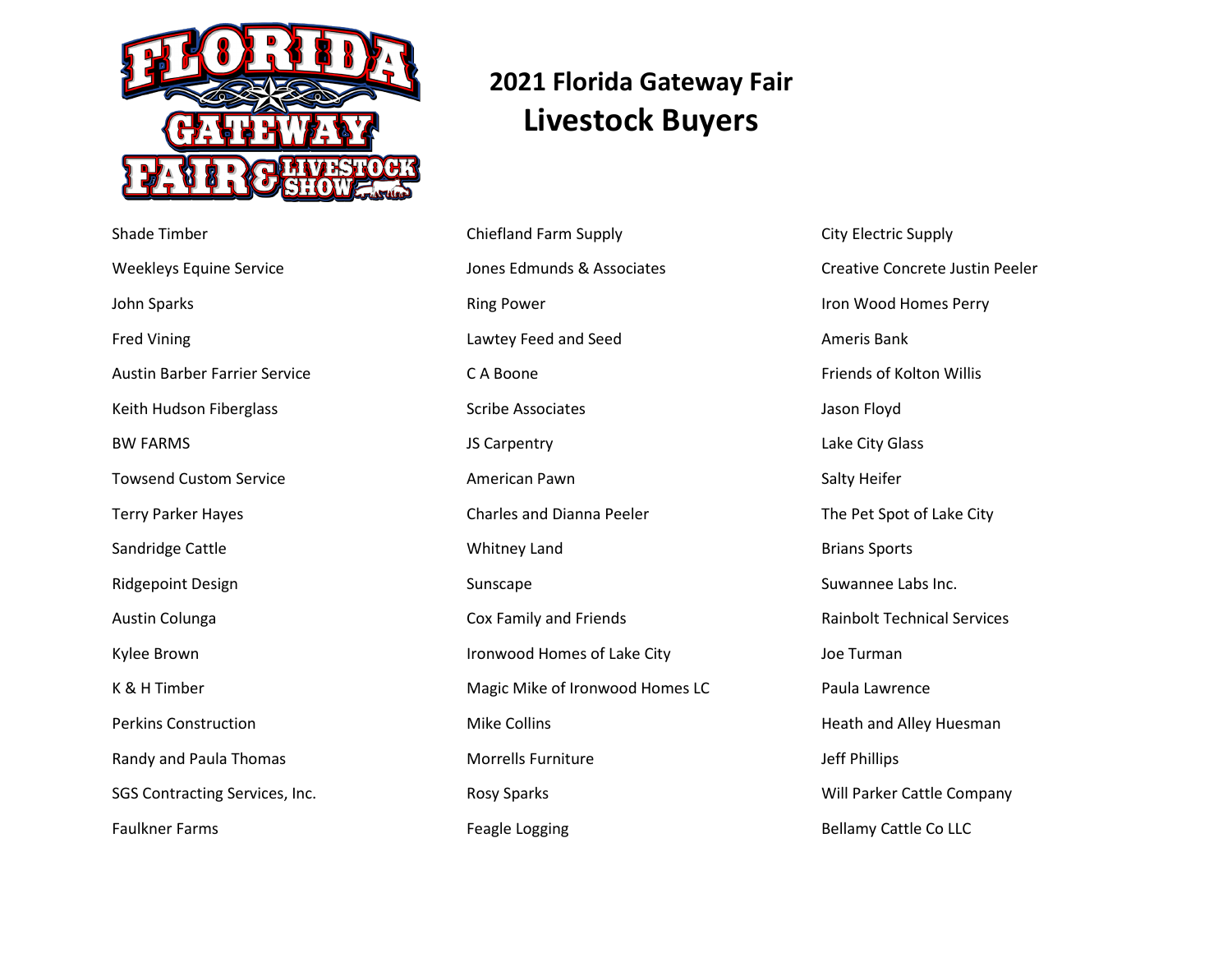

Jack Burney

Murray Tillis

Sebring Ag Inc

Superior Steel

Carol L Terry

Joel Barber

Polhill Farms

Keith Luther

Riley Baird

FL Mechanical Chad Rice

Friendly Company

Premier Plumbing

Nelson Bedenbaugh

Josh & Jessica Robinson

Robinson Kennon and Kendron

Brant and Crystal Robinson

Tides and Timber Realty

Larry Jo Trucking

## **2021 Florida Gateway Fair Livestock Buyers**

Access Health Care Elks Lodge of Lake City Holloway Property Improvements Paul Gill CPA TD and Shirley Jenkins The Boat Doctor The Face Refinery Toby Witt Allen Fischer TK Moseley Farms Marilyn Massey Darren Faulkner Dorothy Knight Sikes Enviroseal Insulation Blackwater Builders John Roling Trucking Matt and Lyndi Karlton Remax Real Estate Laura Nettles

Boaty and Lacey Boatright Michael Christie Anuez Enterprises Castle Hill Academy Deas Bullard Properties Fort White Farm and Feed Keith Couey Kenny and Kathie Townsend Natural Bridge Honey Farm North Florida Pharmacy Nutrien AG Solutions Shade Tree Nursery Slays Trees Stable Foundation Townsend Custom Framing United Realty Brad Dicks Rocky Ford Marlin Construction Partners, Inc.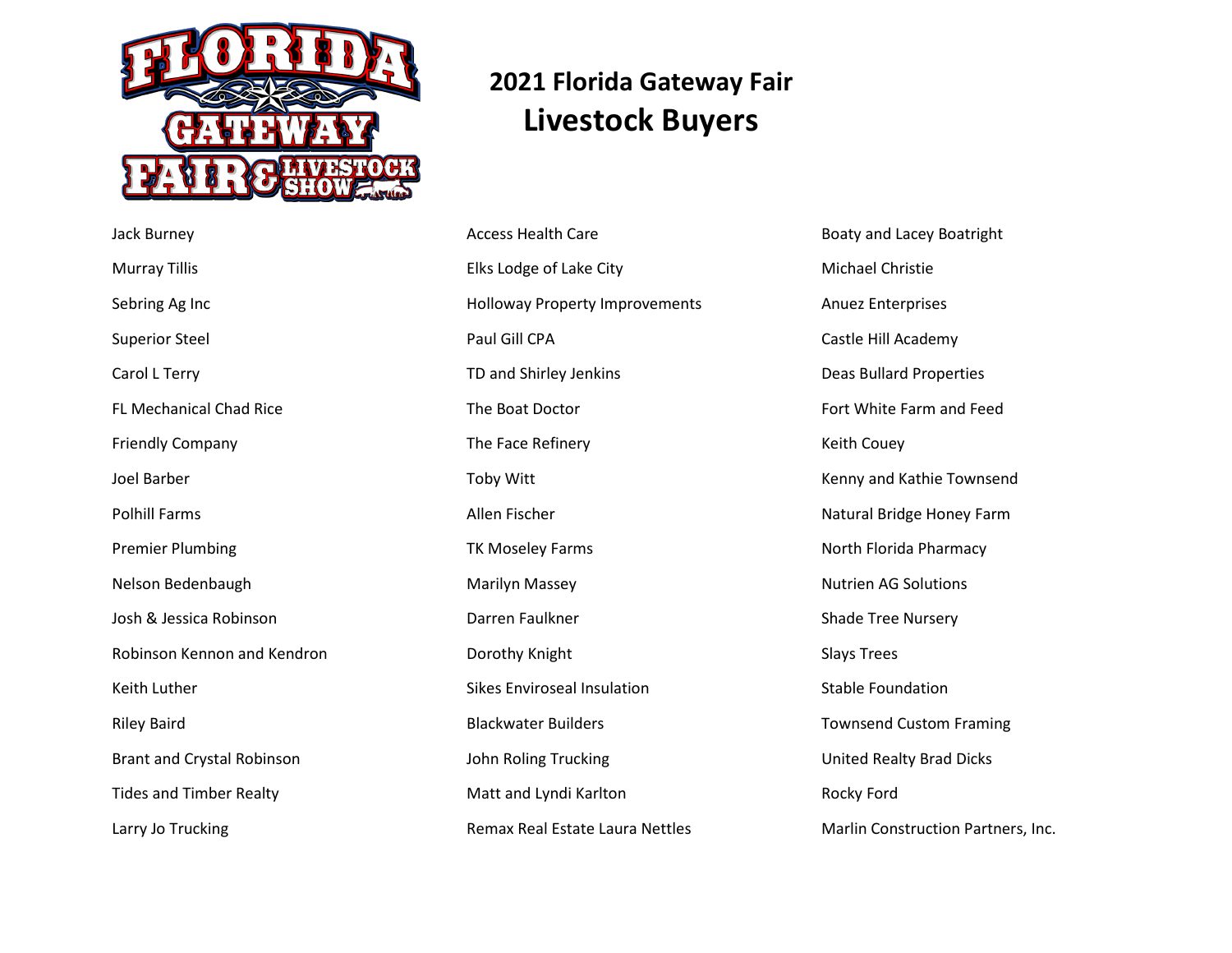

## **2021 Florida Gateway Fair Livestock Buyers**

Print City Graphics Bryson Tractor Inc C & C Hydraulics North Florida Medical Brian Dicks Nettie Davis Daniel and Crystal Bailey Daniel Crapps Emaleigh Bailey Rick and Mantha Young Suwannee Valley Grassing, Inc. Creative Concept John Norris Construction LLC DL Williams Heating and Cooling B & B Marine Law Offices of Christopher Costello Rush Trucking Center Buildings And More

Jeff Hampton Bill and Vickie Harry Hallmark Real Estate Harrys Heating and Air Lake City Title Rob Stewart Save A Lot Solid Foundations CDT Trucking Elizabeth Coles Gretchen Williams Thomas Skinner Moes Southwest Grill Peelers Transport RDH Trucking, Inc. Watson Milton Funeral Home Salter Cattle LLC Home and curb appeal Beasley Farms Cattle

Columbia Country Constitutional Officers Jill Huesman Joe Peurrung Pitman Engineering Robert Ratliff T & G Pinestraw Mobleys Custom Meats Elite Home Imp. Aderholt Auction Estate of Faye Aderholt Kayla Helton PA/Exit Realty Producers Chani Walker Phil Allen Light Time Led Franks and Lane Logans Lawn Care Wanda Weiche Cross Triangle Farms Andrea Lanier